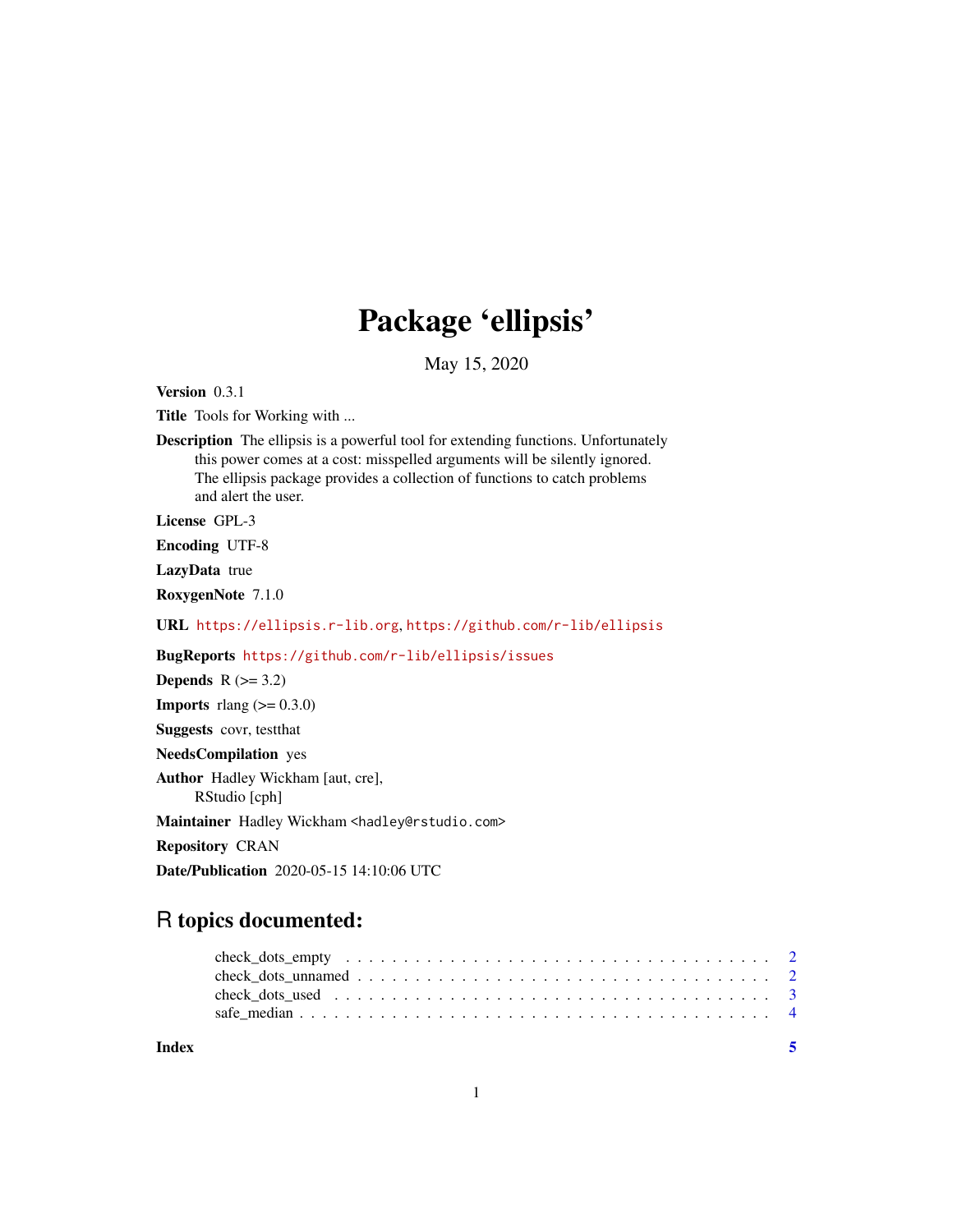<span id="page-1-0"></span>check\_dots\_empty *Check that dots are unused*

#### Description

Sometimes you just want to use ... to force your users to fully name the details arguments. This function warns if ... is not empty.

#### Usage

check\_dots\_empty(env = parent.frame(), action = abort)

#### Arguments

| env    | Environment in which to look for $\dots$                                       |
|--------|--------------------------------------------------------------------------------|
| action | The action to take when the dots have not been used. One of $rlang::abort()$ , |
|        | $rlang::warn(), rlang::inform() or rlang::signal()$ .                          |

#### Examples

```
f \leftarrow function(x, ..., footy = 8) {
  check_dots_empty()
  x + foofy
}
try(f(1, foot = 4))f(1, footy = 4)
```
check\_dots\_unnamed *Check that all dots are unnamed*

#### Description

Named arguments in ... are often a sign of misspelled argument names.

#### Usage

```
check_dots_unnamed(env = parent.frame(), action = abort)
```
#### Arguments

| env    | Environment in which to look for $\dots$                                       |
|--------|--------------------------------------------------------------------------------|
| action | The action to take when the dots have not been used. One of $rlang::abort()$ , |
|        | $rlang::warn(), rlang::inform() or rlang::signal()$ .                          |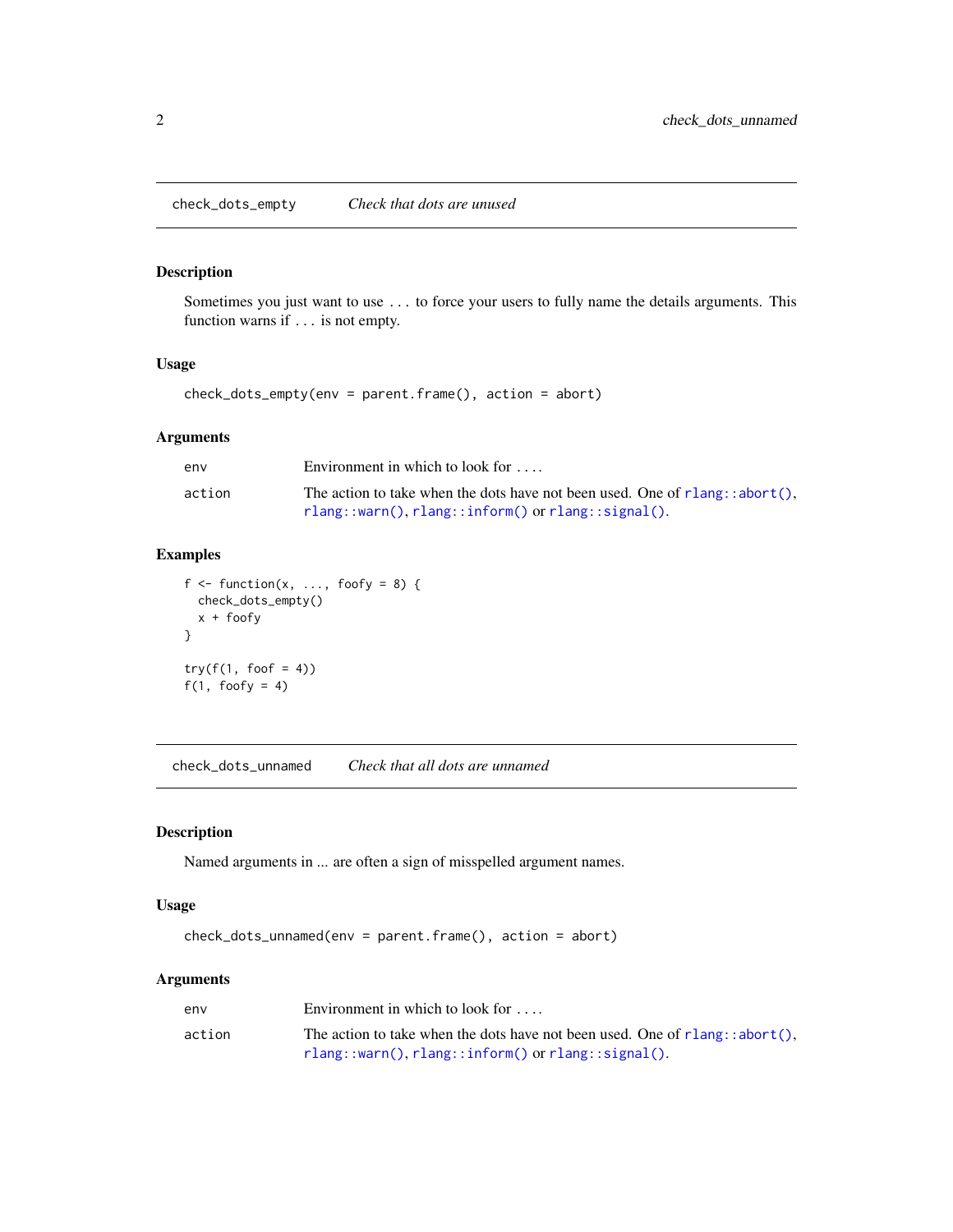<span id="page-2-0"></span>check\_dots\_used 3

#### Examples

```
f \leftarrow function(..., footy = 8) {
  check_dots_unnamed()
  c(\ldots)}
f(1, 2, 3, foofy = 4)try(f(1, 2, 3, foot = 4))
```
check\_dots\_used *Check that all dots have been used*

#### Description

Automatically sets exit handler to run when function terminates, checking that all elements of ... have been evaluated. If you use [on.exit\(\)](#page-0-0) elsewhere in your function, make sure to use add = TRUE so that you don't override the handler set up by check\_dots\_used().

#### Usage

check\_dots\_used(env = parent.frame(), action = abort)

#### Arguments

| env    | Environment in which to look for $\ldots$ and to set up handler.                                                                        |
|--------|-----------------------------------------------------------------------------------------------------------------------------------------|
| action | The action to take when the dots have not been used. One of $rlang::abort()$ ,<br>$rlang::warn(), rlang::inform() or rlang::signal()$ . |
|        |                                                                                                                                         |

#### Examples

```
f \leq function(...) {
 check_dots_used()
  g(...)
}
g \leftarrow function(x, y, ...) {
 x + y}
f(x = 1, y = 2)try(f(x = 1, y = 2, z = 3))try(f(x = 1, y = 2, 3, 4, 5))
```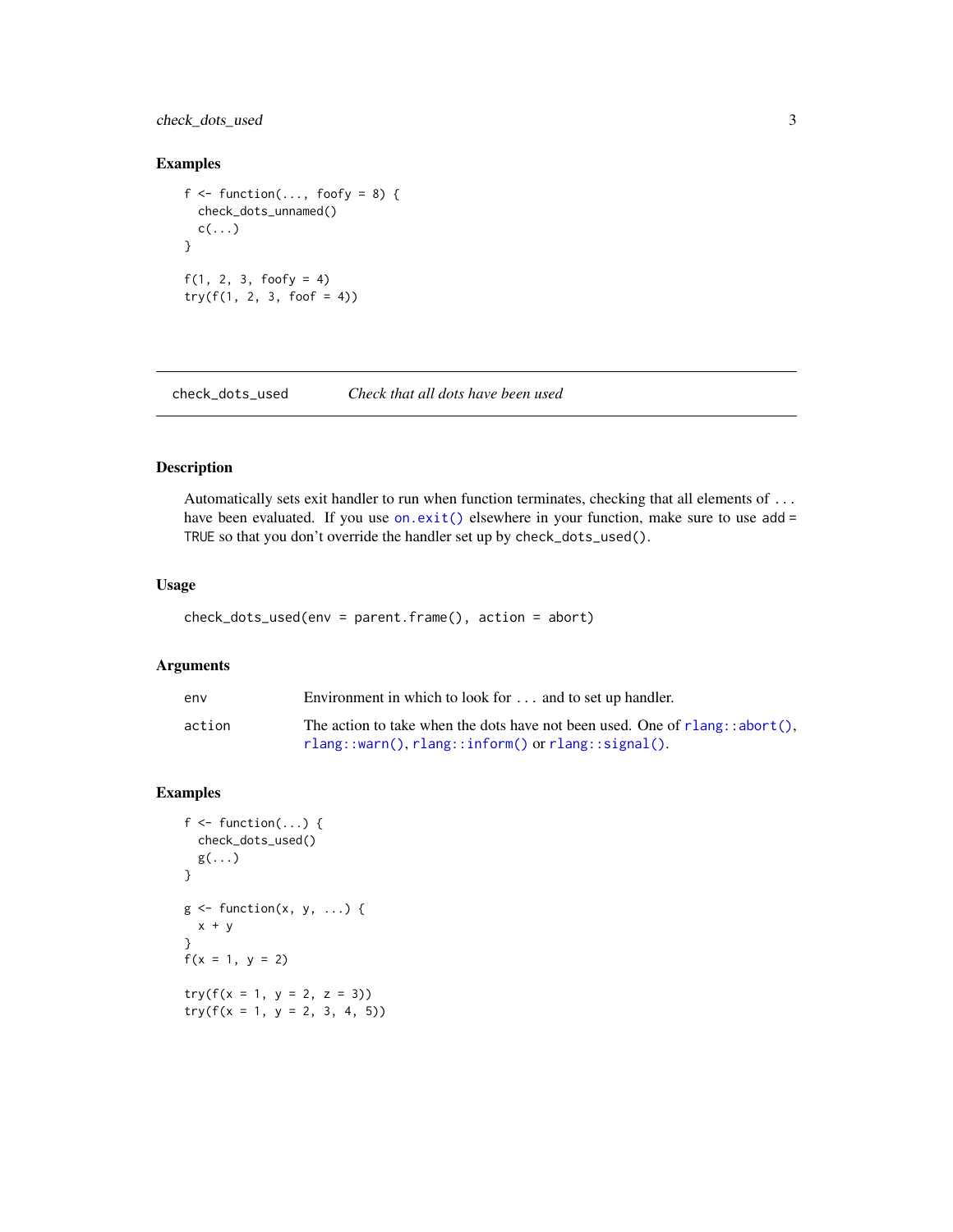<span id="page-3-0"></span>

#### Description

safe\_median() works [stats::median\(\)](#page-0-0) but warns if some elements of ... are never used.

#### Usage

```
safe_median(x, ...)
```
## S3 method for class 'numeric' safe\_median(x, ..., na.rm = TRUE)

#### Arguments

| x       | Numeric vector                                        |
|---------|-------------------------------------------------------|
| $\cdot$ | Additional arguments passed on to methods.            |
| na.rm   | For numeric method, should missing values be removed? |

#### Examples

```
x \leq c(1:10, NA)safe_median(x, na.rm = TRUE)
median(x, na.rm = TRUE)
```

```
try(median(x, na.mr = TRUE))
try(safe_median(x, na.mr = TRUE))
```
try(median(1, 2, 3)) try(safe\_median(1, 2, 3))